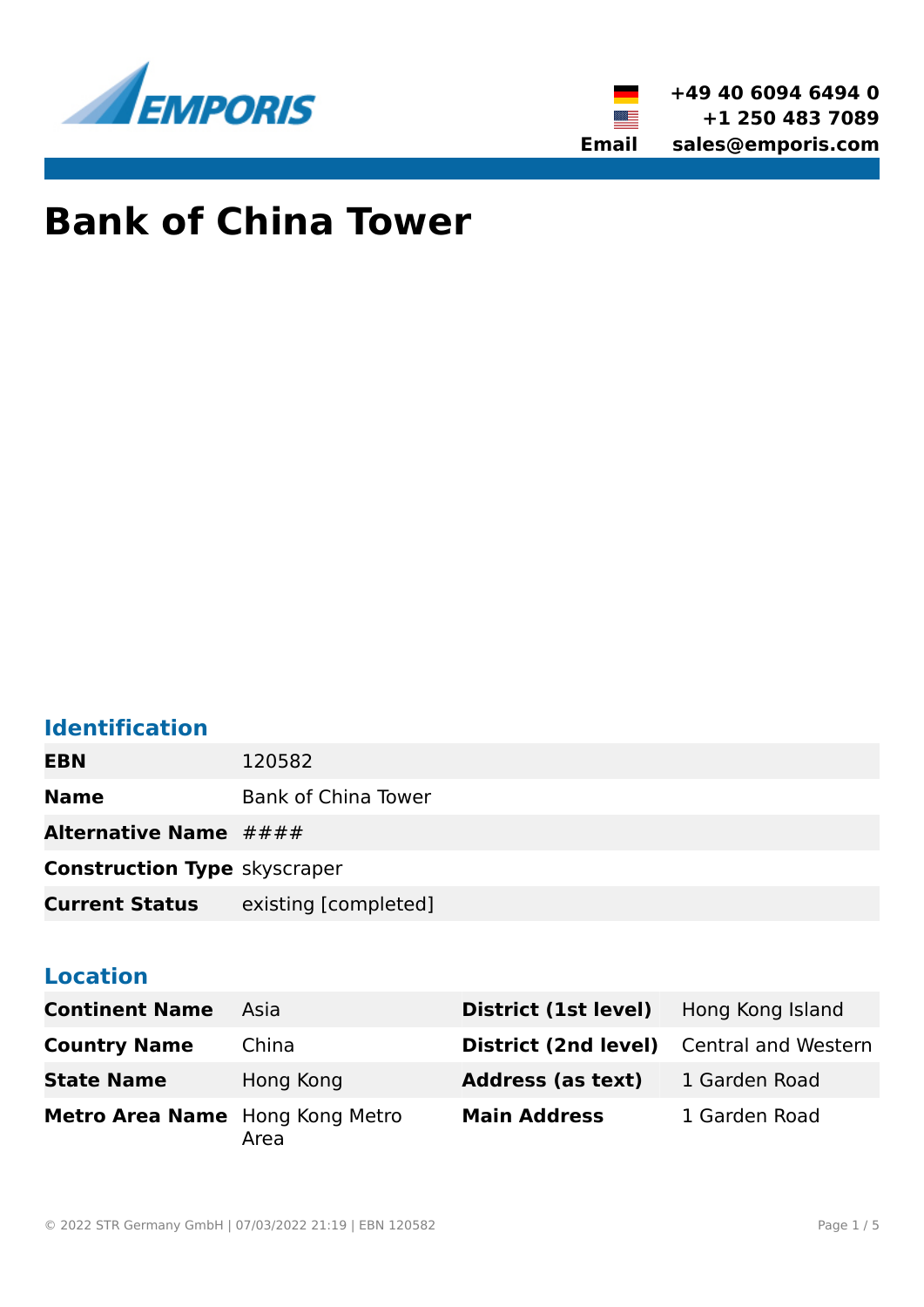

**City Name** Hong Kong

#### **Description**

| <b>Structural System</b> space truss |                   | <b>Facade Color</b>        | light blue                  |
|--------------------------------------|-------------------|----------------------------|-----------------------------|
| <b>Structural</b><br><b>Material</b> | steel<br>concrete | <b>Architectural style</b> | structural<br>expressionism |
| <b>Facade System</b>                 | curtain wall      | <b>Main Usage</b>          | commercial office           |
| <b>Facade Material</b>               | aluminum<br>glass |                            |                             |

#### **Spatial dimensions**

| <b>Height (structural)</b> |                              | 1,205.38 ft Floors (underground)   | $\overline{4}$      |
|----------------------------|------------------------------|------------------------------------|---------------------|
| Height (tip)               |                              | 1,205.38 ft Floors (overground)    | 70                  |
| <b>Height (top floor)</b>  |                              | 946 ft <b>Parking places</b>       | 370                 |
| Height (roof)              | 1,001.02 ft <b>Elevators</b> |                                    | 45                  |
| <b>Height (main roof)</b>  |                              | 1,001.02 ft Gross Floor Area (GFA) | <b>Buy full PDF</b> |
| <b>Volume</b>              | <b>Buy full PDF</b>          |                                    |                     |

## **Years and costs**

| <b>Year (construction)</b> | 1985 Year (construction | 1990 |
|----------------------------|-------------------------|------|
| start)                     | end)                    |      |

#### **Features & Amenities**

• One of the city's famous buildings

#### **Facts**

- Grouping of four triangular glass and aluminum towers of varying heights that emerge from a granite podium.
- The inspiration of the design of the BOC is derived from the elegant poise of bamboo; its sectioned trunk being propelled higher and higher by each new growth. The BOC Tower is symbolic of strength, vitality and growth.

| <b>Need additional information? Contact us now!</b> |                    |              |                     |  |
|-----------------------------------------------------|--------------------|--------------|---------------------|--|
| Phone                                               | +49 40 6094 6494 0 | Hamburg      | 09:00 am - 07:00 pm |  |
| Phone                                               | +1 250 483 7089    | New York     | 03:00 am - 01:00 pm |  |
| Email                                               | sales@emporis.com  | <b>Tokyo</b> | 04:00 pm - 02:00 am |  |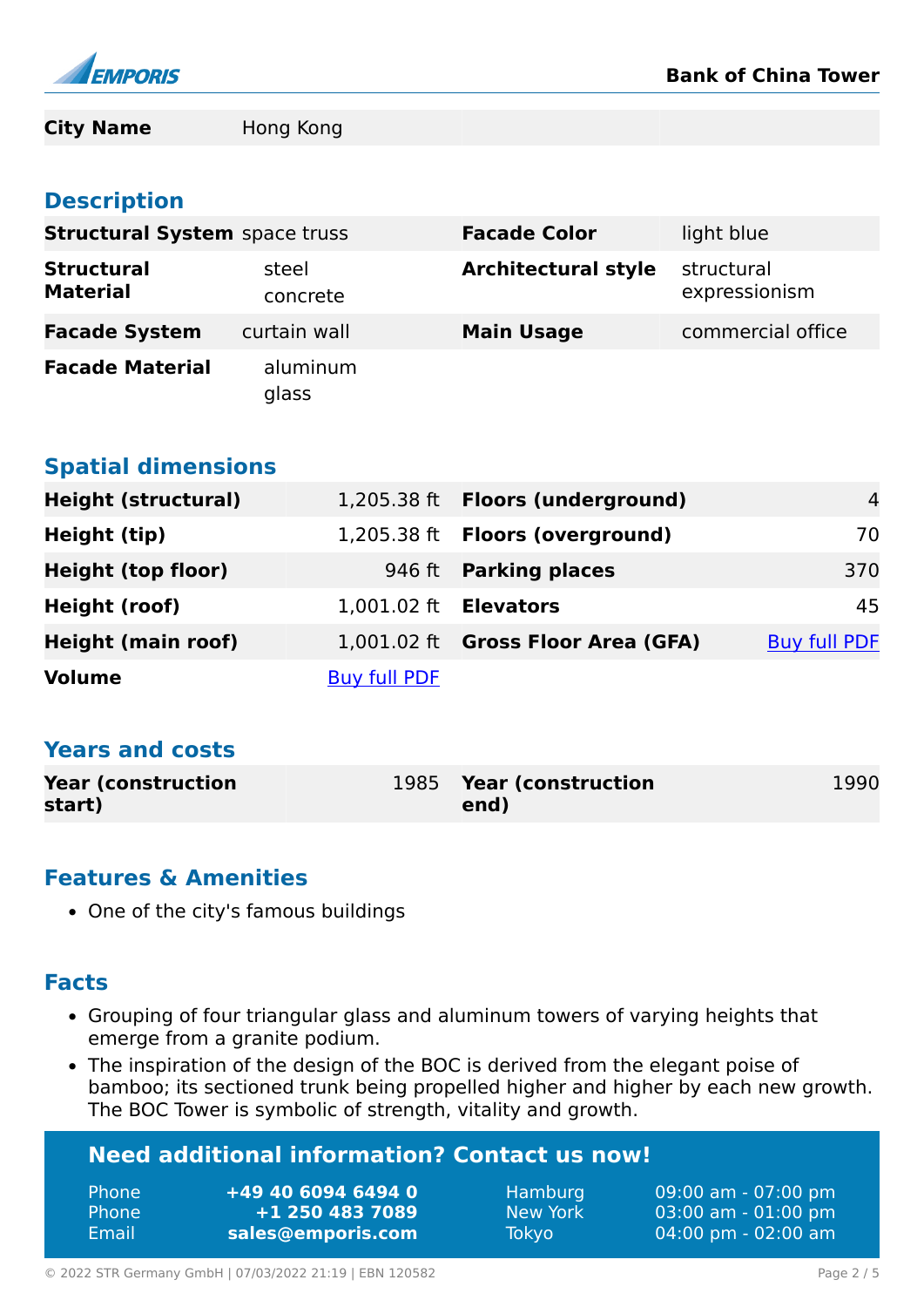

- Tallest building in Hong Kong and Asia from 1989 to 1992, until the completion of Central Plaza.
- First composite megastructure space frame high-rise building.
- Replaced Hopewell Centre as the tallest building in Hong Kong when completed.
- The building sports a 15-storey atrium.
- A small skydeck that is open to the public on the 42nd floor gives a view to the northwest side of Hong Kong.
- Construction of this tower was started on 18th April, 1985 and the official opening ceremony was held on 17th May, 1990.
- The silver reflective glass is glazed in a low maintenance dry gasket system, and the curtain wall is a unitized design assembled off-site under factory conditions. This enabled close quality control of all aspects of the frame assembly, which numbers over 10,000 pieces in total.
- It was the first building outside the United States to break the 1000 foot mark. That also means it was the tallest outside America from its completion year, 1990, through the completion year of Central Plaza, 1992.
- Virtually every aspect of this building was challenging from moving material to a height never before achieved outside of the USA, to glazing the largest 25mm thick pattern cut lights ever produced. All required not only careful planning but also the development of new erection techniques.
- This building is one of 18 buildings involved in the Hong Kong Tourism Commission's Victoria Harbour Lighting Plan.
- The megastructural steelwork is expressed externally by naturally anodized panels that form part of the curtainwall.
- The topping out ceremony was held on 8 August 1988, which is the century's most auspicious date.
- The changes in geometry, from a square base through several geometric changes to a single spire, result in a multifaceted facade of angles and profiles that reflect the light and seem almost crystalline in composition.

## **Involved companies**

#### *Architect....................................................................................................................* **I.M. Pei & Partners**

New York City U.S.A.

#### **Sherman Kung & Associates Architects Limited**

| 2A Des Voeux Road Central, 7/F Bank of |  |
|----------------------------------------|--|
| China Building                         |  |
| Hong Kong                              |  |

Phone (852) 2877 8733 Fax (852) 2522 9866

#### **Need additional information? Contact us now!**

| <b>Phone</b> | +49 40 6094 6494 0 |
|--------------|--------------------|
| <b>Phone</b> | +1 250 483 7089    |
| Email        | sales@emporis.com  |

Hamburg 09:00 am - 07:00 pm New York 03:00 am - 01:00 pm Tokyo 04:00 pm - 02:00 am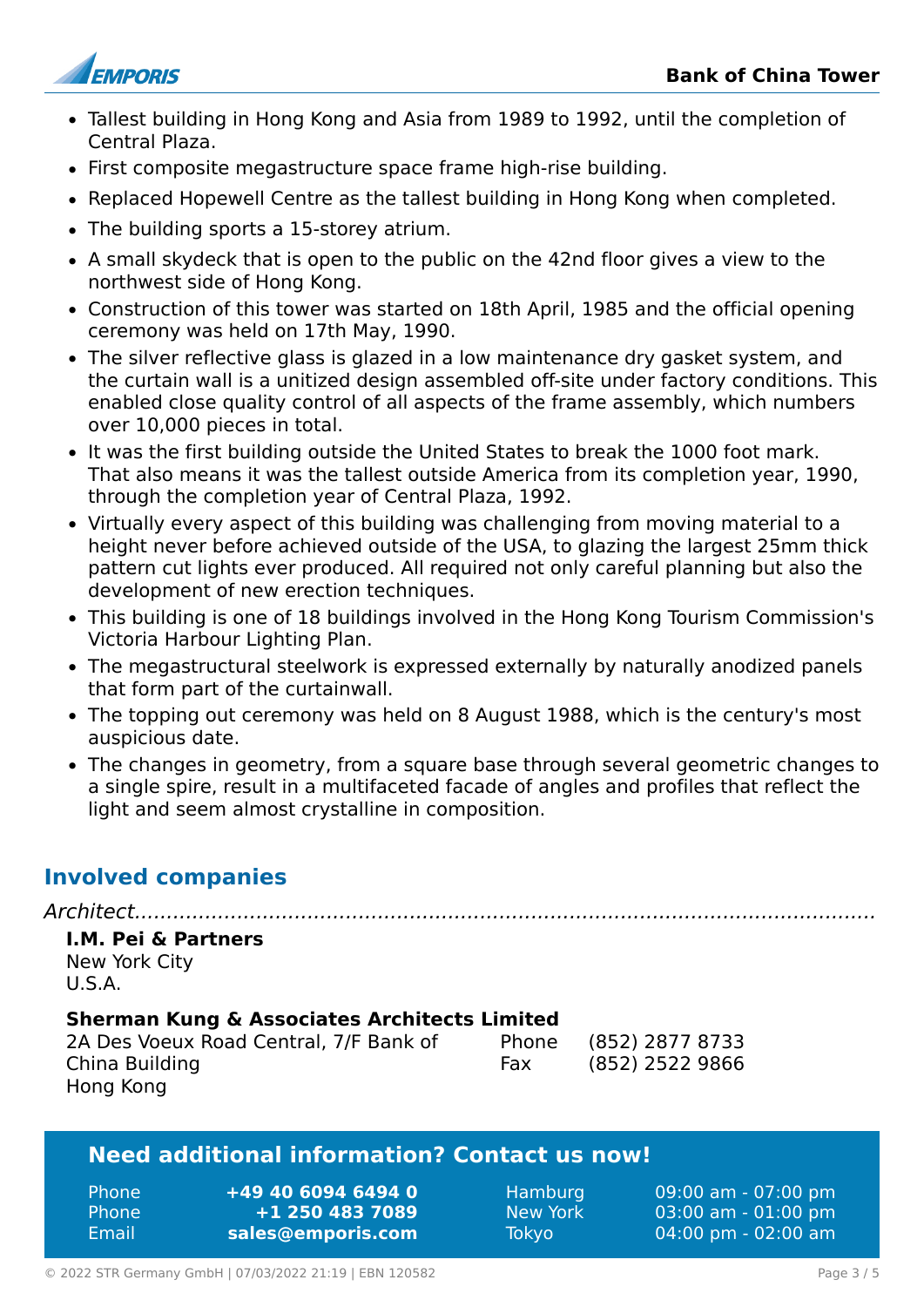

China

## **Additional company data available for this building**

| <b>Construction Company</b>                         | <b>Buy full PDF</b> | <b>Interior Fit-out</b>       | <b>Buy full PDF</b> |
|-----------------------------------------------------|---------------------|-------------------------------|---------------------|
| <b>Consultant</b>                                   | <b>Buy full PDF</b> | <b>Lighting Consultant</b>    | <b>Buy full PDF</b> |
| <b>Developer</b>                                    | <b>Buy full PDF</b> | <b>Lighting Installation</b>  | <b>Buy full PDF</b> |
| <b>Elevator Supplier</b>                            | <b>Buy full PDF</b> | <b>MEP Engineering</b>        | <b>Buy full PDF</b> |
| <b>Facade Maintenance</b><br><b>System Supplier</b> | <b>Buy full PDF</b> | <b>Project Management</b>     | <b>Buy full PDF</b> |
| <b>Facade Supplier</b>                              | <b>Buy full PDF</b> | <b>Structural Engineering</b> | <b>Buy full PDF</b> |
| <b>Glass Supplier</b>                               | <b>Buy full PDF</b> | <b>Tenant</b>                 | <b>Buy full PDF</b> |
| <b>HVAC Supplier</b>                                | <b>Buy full PDF</b> | <b>Wind Surveyor</b>          | <b>Buy full PDF</b> |

## **Need additional information? Contact us now!**

Phone **+49 40 6094 6494 0** Phone **+1 250 483 7089** Email **<sales@emporis.com>**

Hamburg 09:00 am - 07:00 pm New York 03:00 am - 01:00 pm<br>Tokyo 04:00 pm - 02:00 am 04:00 pm - 02:00 am